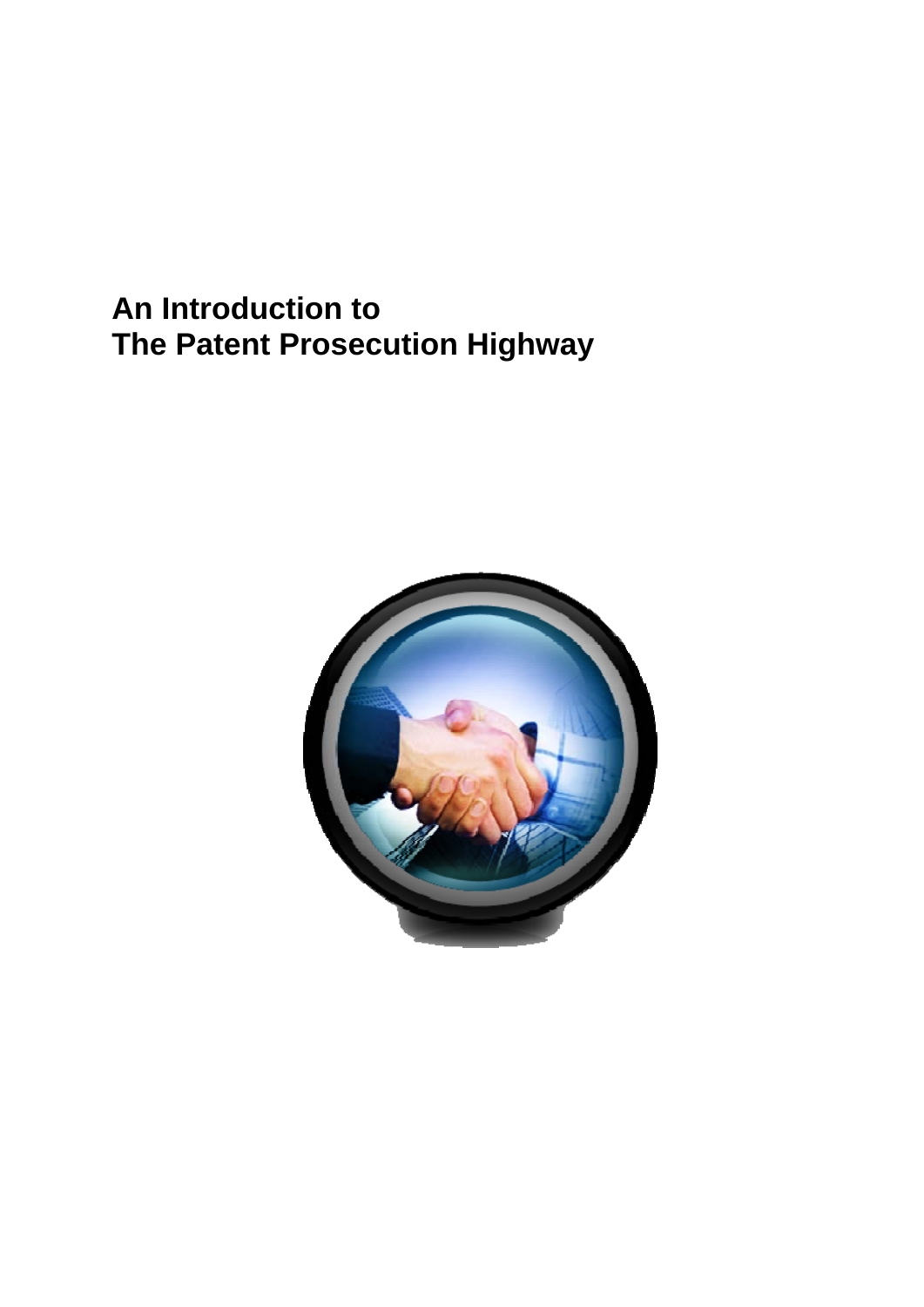### **The Patent Prosecution Highway**

The **Patent Prosecution Highway (PPH)** is an agreement between the Intellectual Property Office and other national intellectual property offices which offers you a means of **greatly reducing the time and expense associated with obtaining patent protection abroad**.

Under the PPH the **pendency period** for the first examination relating to PPH applications has been seen to be **reduced from 27 months to less than 3 months[1](#page-1-0)** at some participating offices.



An astonishing **95% grant rate[2](#page-1-1) for PPH applications** has been achieved at some national offices, with **more than 20% of PPH applications going to grant with just one action[3](#page-1-2) .**



<span id="page-1-0"></span><sup>————————————————————&</sup>lt;br><sup>1</sup> Figures are for PPH request to JPO based on USPTO as office of first filing

<span id="page-1-1"></span><sup>&</sup>lt;sup>2</sup> Based on figures of PPH between USPTO and JPO

<span id="page-1-2"></span> $3$  Figures are for PPH request at USPTO based on JPO as office of first filing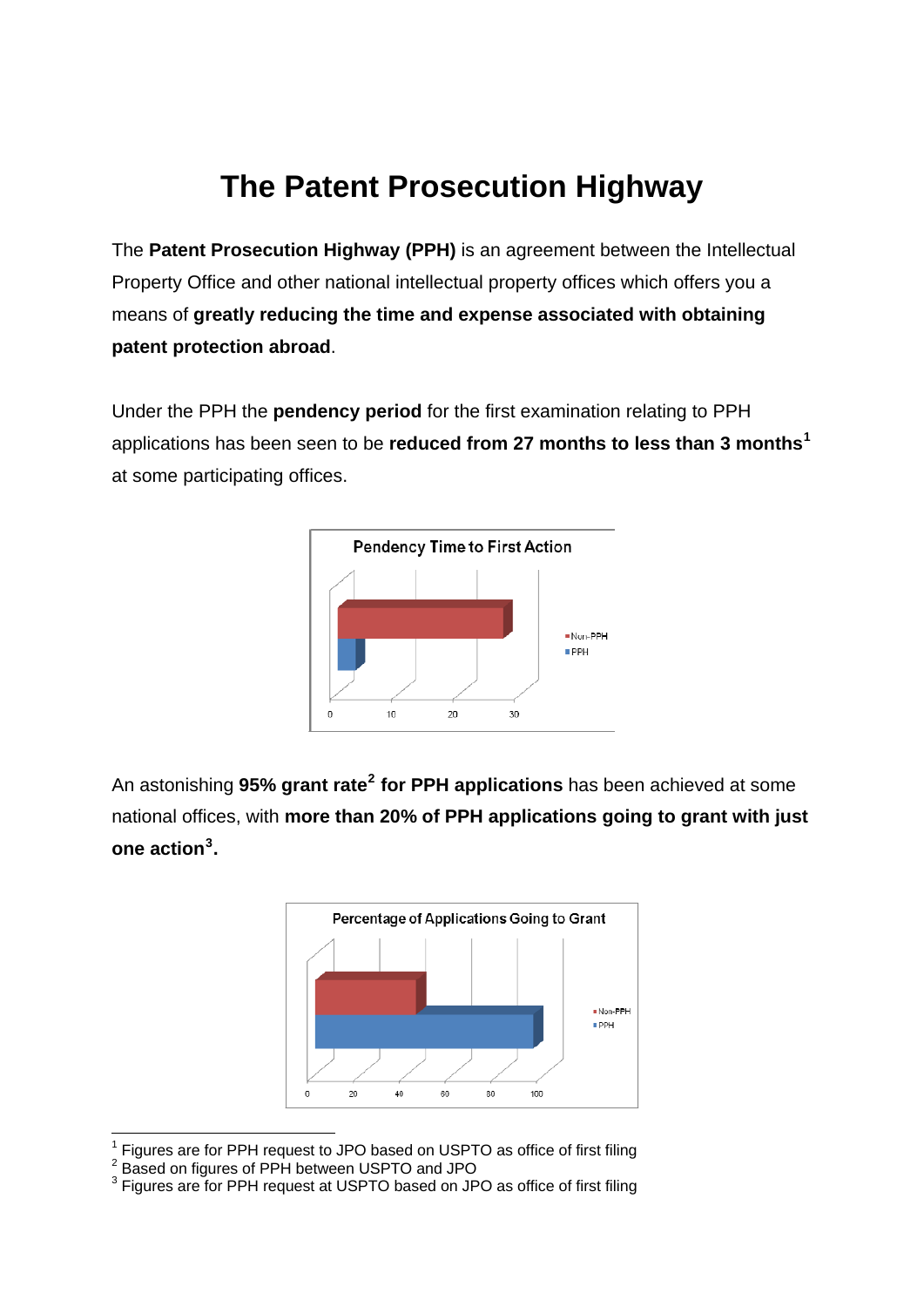The PPH procedure itself is **free** in the UK and results in a potential **reduction in the number of office actions** which are needed to put your application in order for grant thereby **reducing the costs of attorney's fees** which arise from responding to each office action.

#### The PPH **provides rapid, high quality patent protection at low cost**.

The Intellectual Property Office currently has pilot PPH agreements in place with the United States Patent and Trademark Office (USPTO) and the Japan Patent Office (JPO) and, from the  $1<sup>st</sup>$  October 2009, the Korean Intellectual property Office (KIPO).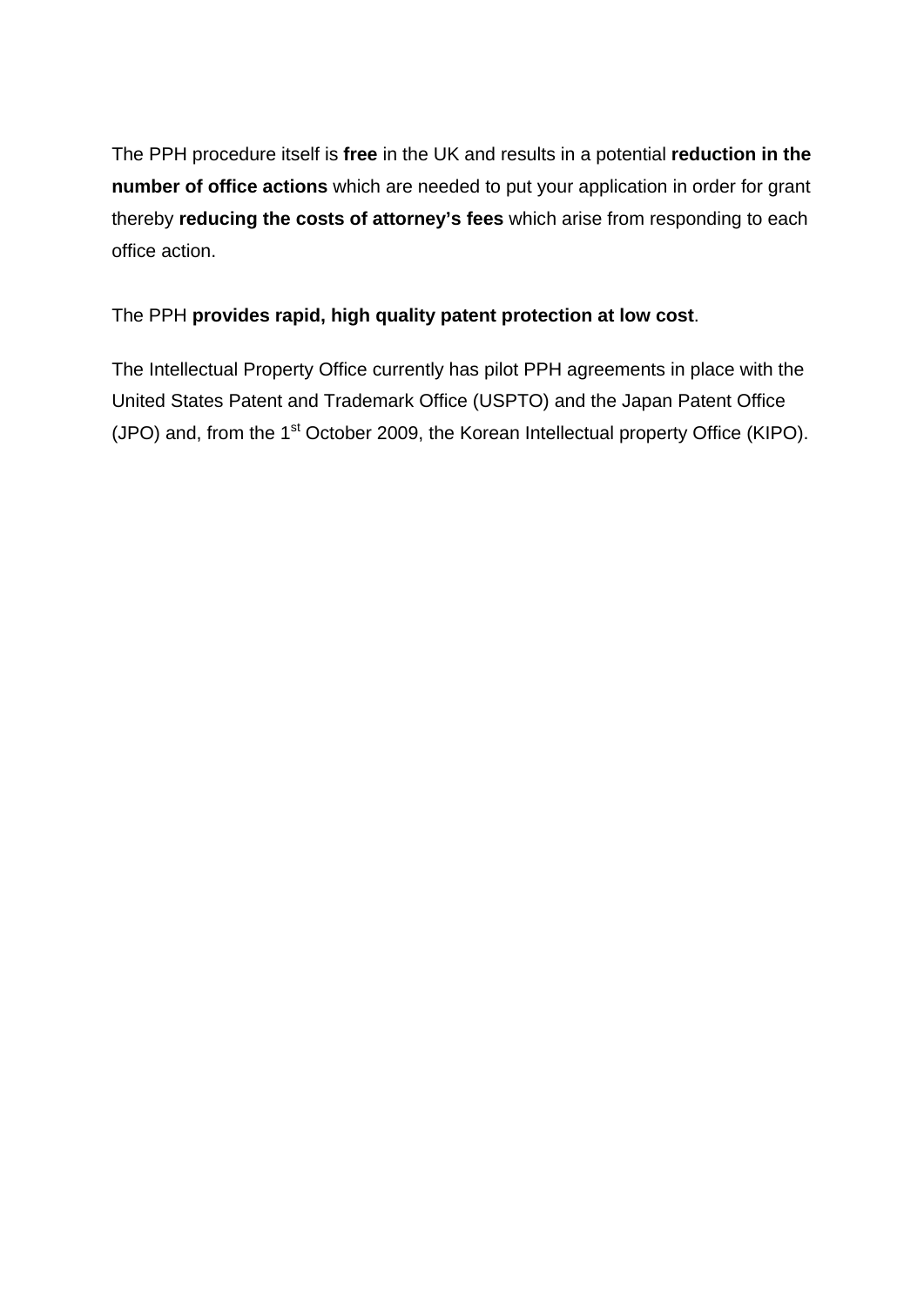### **The Patent Prosecution Highway Process**

The PPH supports you in your efforts to **quickly obtain cost effective, robust patent protection for your products around the world**.

If you have a patent application relating to the same invention at 2 or more different national intellectual property offices then you may be able to use the PPH procedure to accelerate examination of your patent application at 1 or more of those offices.

If the claims of your patent application to a first intellectual property office have been found to be allowable at that office then you may use the PPH to request accelerated examination of a corresponding application at another intellectual property office.

When you make a PPH request you will be asked to provide information relating to your corresponding application at the first office and to indicate how the claims in your application correspond to those that were found to be allowable in the first office. You are free to amend your claims when you request accelerated examination if you need to do so.

Under the PPH we then conduct our own examination making full use of the examination work already conducted on your corresponding patent application at the first national office as well as the extra information that you provide. This enables us to **rapidly provide you with high quality patent examination.**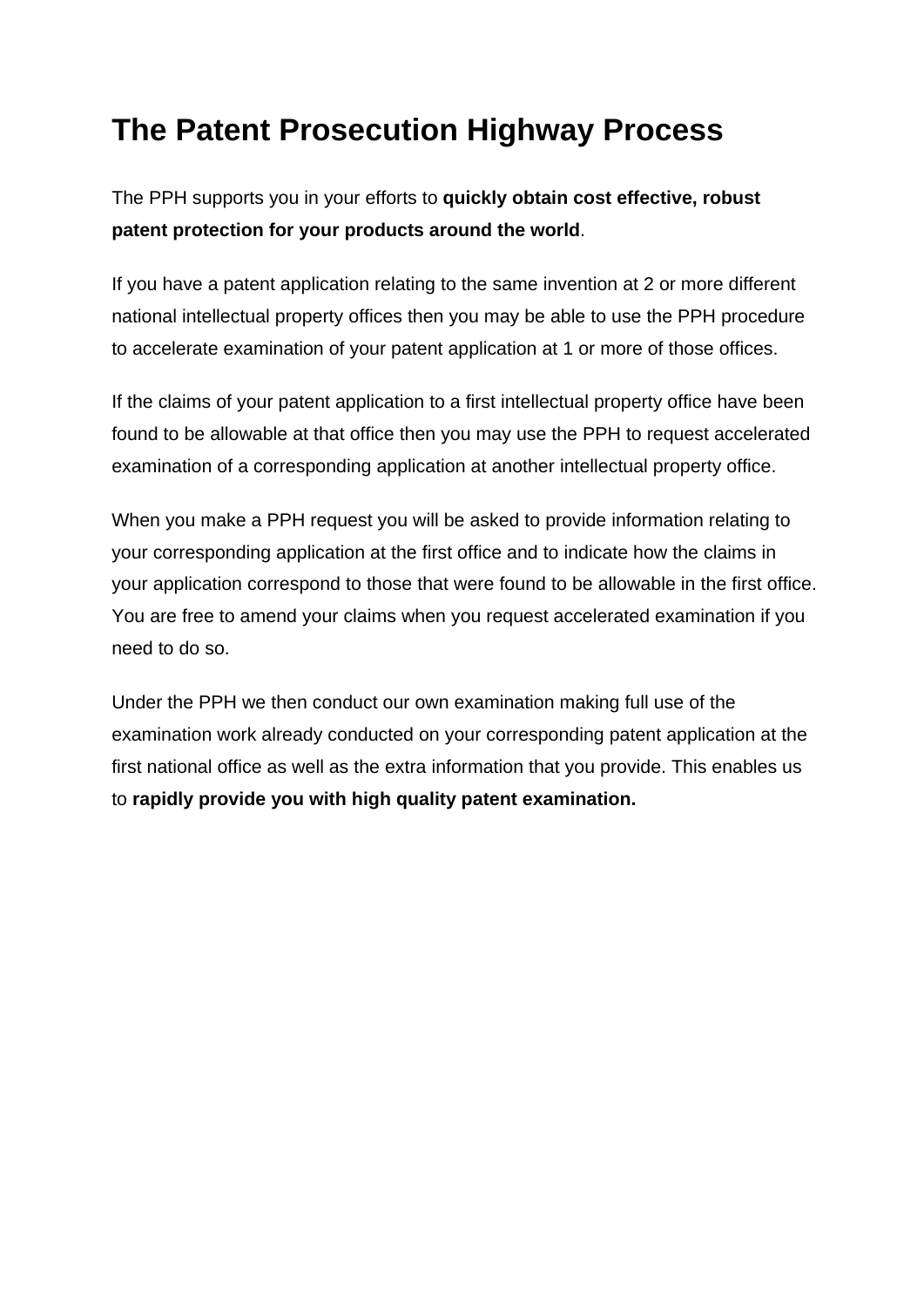# **PPH and the Patent Cooperation Treaty**

The PPH is **fully compatible with the Patent Cooperation Treaty** (PCT). The PCT enables you to apply for patent protection in many national offices via a single application to the World Intellectual Property Organisation (WIPO) which can be filed at a national receiving office. After search by an International Search Authority, your PCT application goes on to become a national application at each of the countries where you are seeking patent protection.

The PPH then allows you to accelerate examination of your application at a variety of national offices based on the examination results of the first national office to examine your PCT application.

**In combination the PCT and PPH can deliver rapid, high quality patent protection in many countries based on a single PCT application**.